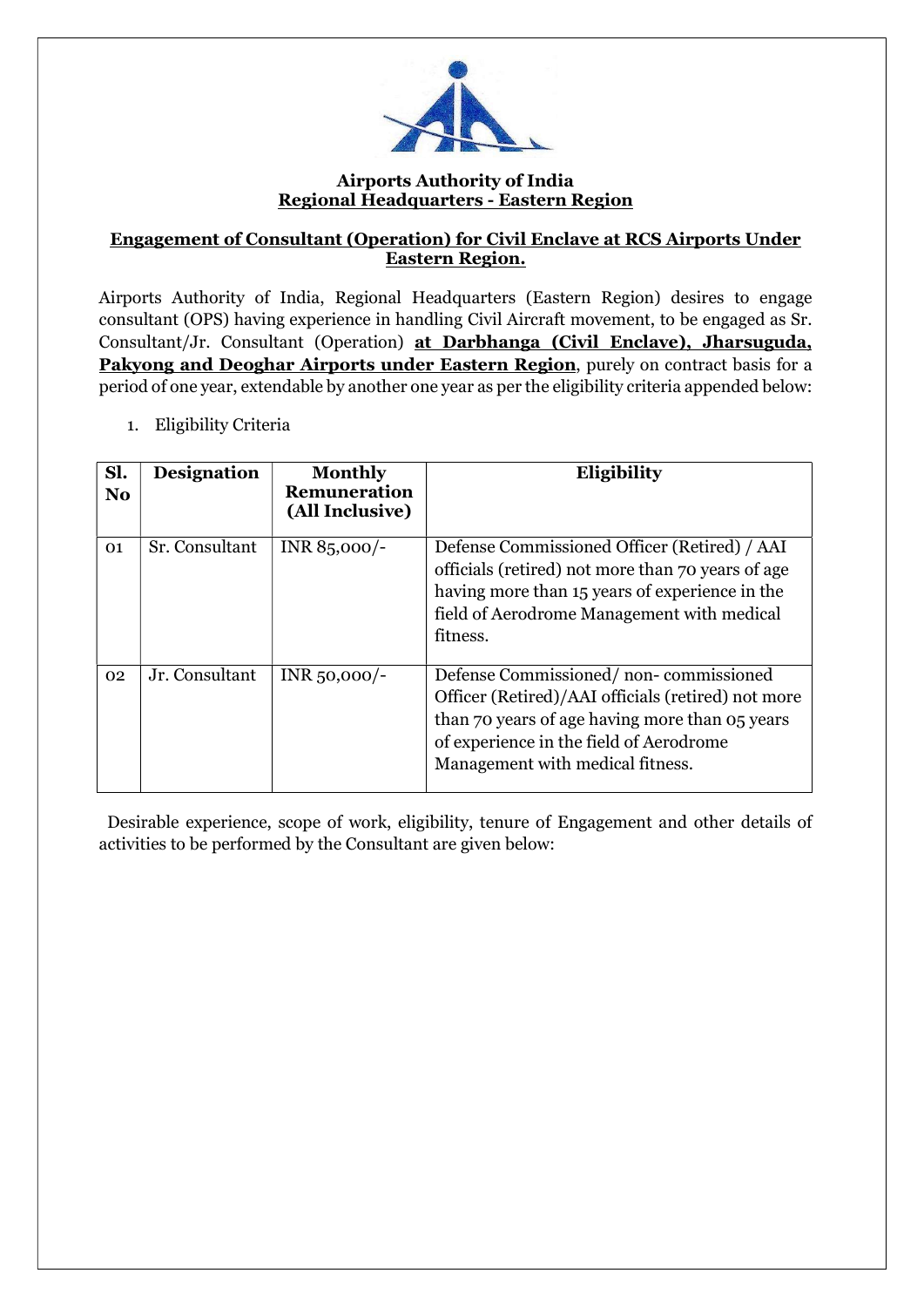| Post           | No. of<br><b>Posts</b>          | <b>Desirable Experience</b>                                                                                                                                                                                                        | Location                                 |  |
|----------------|---------------------------------|------------------------------------------------------------------------------------------------------------------------------------------------------------------------------------------------------------------------------------|------------------------------------------|--|
| Sr. Consultant | (for<br>01<br>each<br>location) | 1. Consultant should have hands on<br>knowledge of Aerodrome<br>Management, preferably in the<br>field of Air Traffic Management,<br>Airside<br>Management<br>and<br>Terminal Management specially<br>at Civil Aerodrome at Indian | Darbhanga,<br>Jharsuguda,<br>Pakyong and |  |
| Jr. Consultant | (for<br>01<br>each<br>location) | Airport.<br>2. Preference will be accorded to<br>officials having experience of<br>Airport Operations in AAI civil<br>enclaves or Indian Airports.                                                                                 | Deoghar                                  |  |

# 2. ELIGIBILITY

- 2.1 Defense Commissioned / non-commissioned Officers / AAI Officials (Retired) should be medically fit and of age not more than 70 years.
- 2.2 Senior Consultant eligibility Retired PSU employee from E8 level and equivalent from Central Govt./State Govt./Defence/Paramilitary forces/reputed organizations having 15 years of experience in relevant field.

Junior Consultant eligibility – Retired PSU employee from  $E_5/E_4/E_3$  level and equivalent from Central Govt./State Govt./Defence/Paramilitary forces/reputed organizations having minimum 5 years of experience in relevant field.

- 2.3 One month of cooling period is a must, after superannuation.
- 2.4 The eligible candidate should be clear from vigilance / disciplinary angle at the time of retirement. In this regard, the candidate has to submit supporting document.
- 2.5 There should be no criminal case pending against the eligible candidate and this will be self-certified by the respective candidate.
- 2.6 The applicant should be willing to join immediately/ or on short notice.

# 3. PERIOD OF ENGAGEMENT

- 3.1 The initial duration of engagement of Consultant, shall be for (01) ONE YEAR and extendable by another year.
- 3.2 The appointment of consultant would be on full-time basis and She/ He will not be permitted to take up any other assignment during the period of consultancy.
- 3.3 Both AAI and the consultant can resign/terminate the services during the period of engagement by giving of one-month notice period or one-month remuneration in lieu of notice period.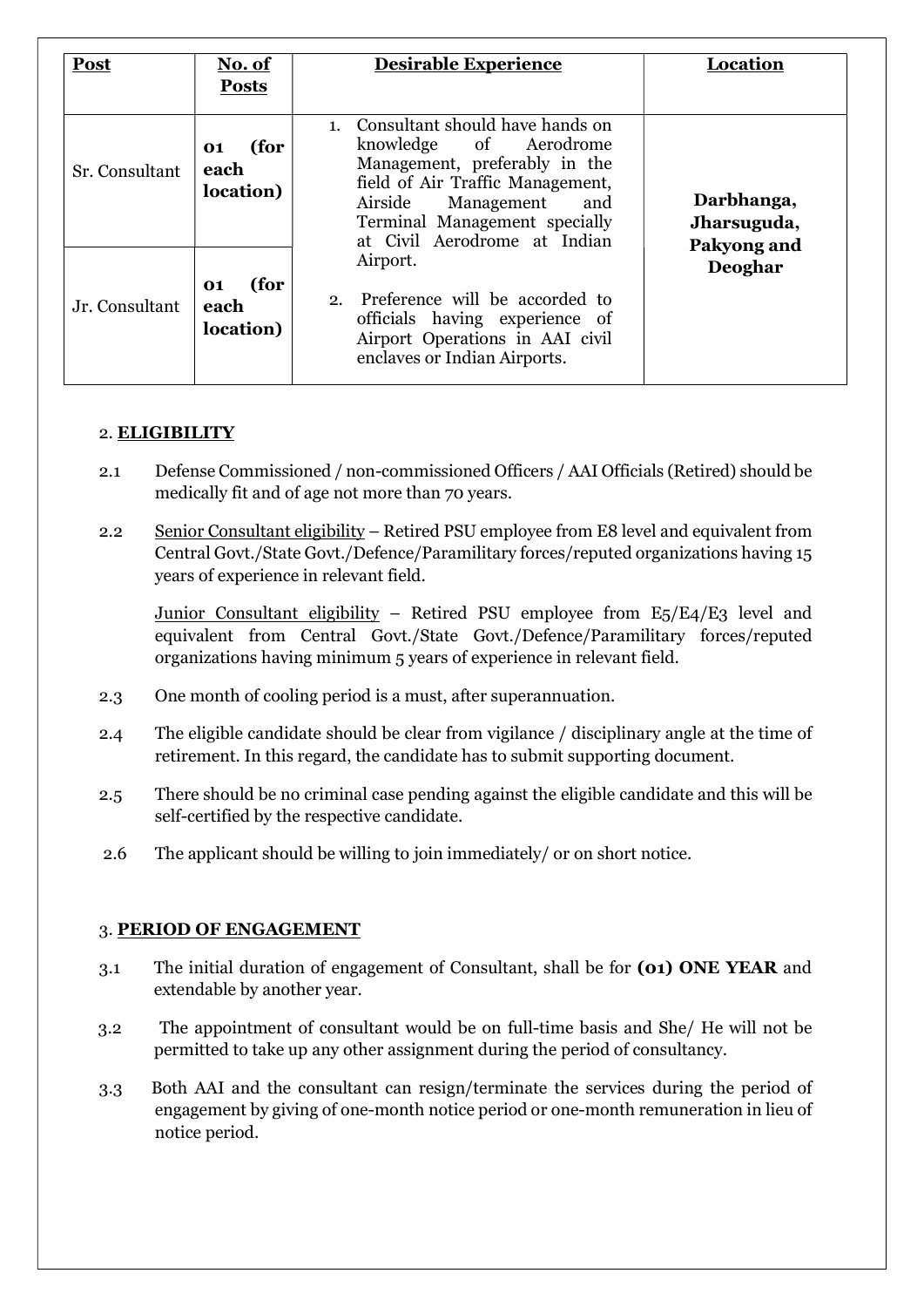#### 4. STATEMENT OF OBJECTIVES / JOBS TO BE CARRIED OUT

- 4.1 Consultant will look after city side/Airside operation as well as Terminal management Operations.
- 4.2 On engagement, the Consultants shall be under administrative control of the Airport Director.

### 5. ATTENDANCE & LEAVE

- 5.1 Consultants will be required to mark their biometric/manual attendance daily at the place of reporting in line with AAI' employee's attendance system at the place of engagement
- 5.2 Consultants shall be eligible for 15 days leave in a calendar year on pro-rata basis.
- 5.3 Therefore, a consultant shall not draw any remuneration in case of his/her absence beyond 12 days in a year (calculated on pro-rata basis).
- 5.4 Unavailed leave in a calendar year cannot be carried forward to next calendar year or encashed at the end of the tenure.
- 5.5 Incase of absence from duty other than holiday and permissible leaves, proportionate payment would be deducted from the consultancy fee
- 5.6 AAI will be at the liberty to terminate the services in case of non- performance/ unsatisfactory services besides remaining absent for more than 15 days unauthorizedly.

#### 6. SELECTION CRITERION

- 6.1 The appointment of Defense Commissioned Officer (Retired) as Consultant / noncommissioned (Retired) as Jr. Consultants / AAI Officials (Retired), would be made through advertisement on AAI website, followed by Interview through a selection process of interview (personal interview / interview through VC) by Regional Headquarters, Kolkata.
- 6.2 The appointment of Consultant (Jr./Sr.) will be on full time basis and she/ he would not be permitted to take up any other assignment(s) during the period of engagement with AAI.
- 6.3 AAI, RHQ ER reserves the right, to decide to cancel this advertisement, and not to proceed in the matter, at any stage, accept or reject any or all offers, without giving any explanation, whatsoever.

Interested candidates may send their application through e-mail at **recttceller@aai.aero** in the specified format (Annexure-I) on or before 15.5.2022.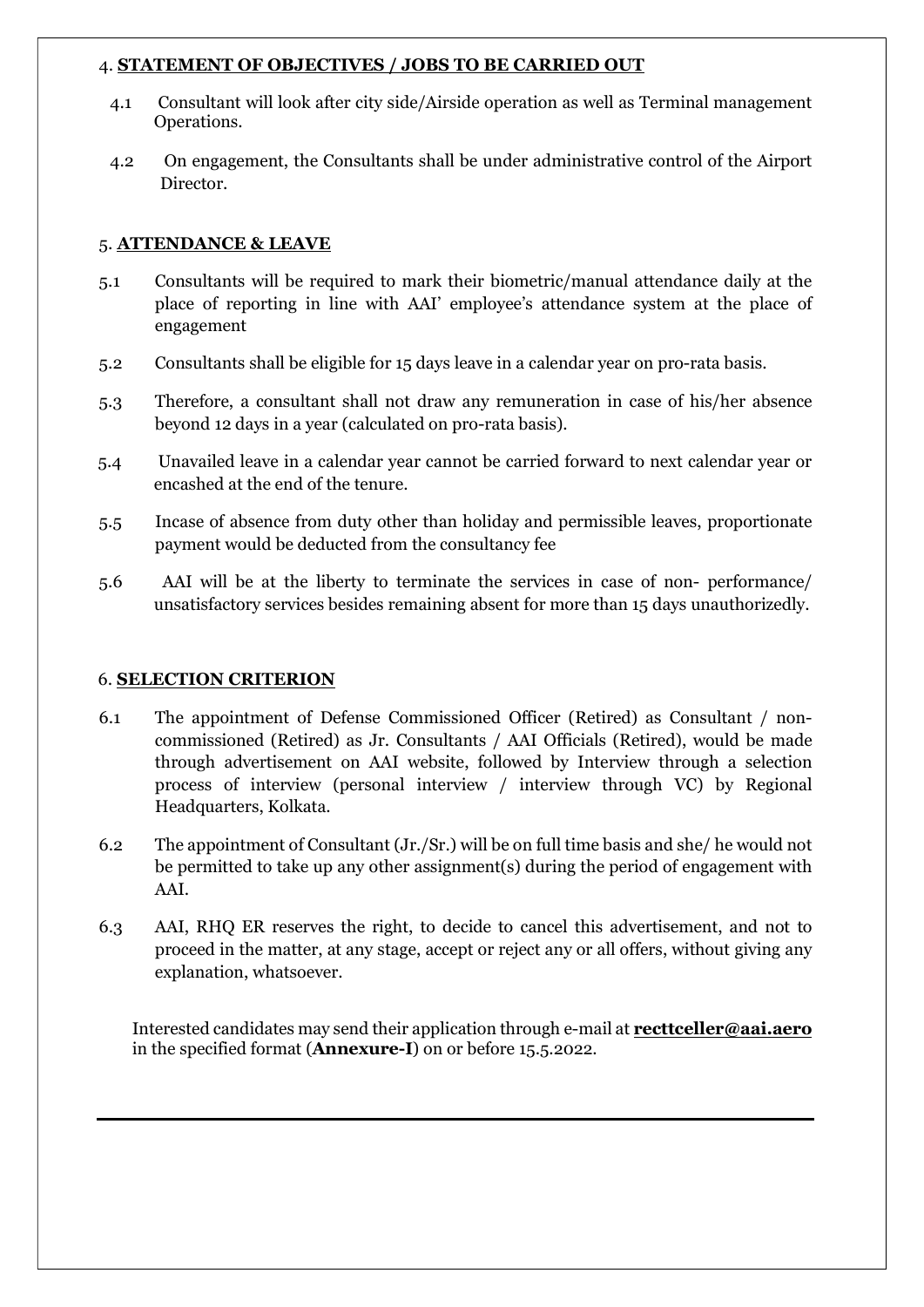# Annexure-I

# How to apply?

The persons who fulfill the eligibility conditions after going through details of scope of work and terms and conditions and other details may apply in prescribed format as given below.

Format for application

|             |                                                                                                                                                                                                                                                                     |                |  |                                                                                                                       |                                                                                                                        | Recent<br>attested<br>photograph | self- |
|-------------|---------------------------------------------------------------------------------------------------------------------------------------------------------------------------------------------------------------------------------------------------------------------|----------------|--|-----------------------------------------------------------------------------------------------------------------------|------------------------------------------------------------------------------------------------------------------------|----------------------------------|-------|
| (i)         | Name                                                                                                                                                                                                                                                                | $\ddot{\cdot}$ |  |                                                                                                                       | <u> 1990 - Johann John Harry Harry Harry Harry Harry Harry Harry Harry Harry Harry Harry Harry Harry Harry Harry H</u> |                                  |       |
| (ii)        | Date of Birth                                                                                                                                                                                                                                                       | $\ddot{\cdot}$ |  |                                                                                                                       |                                                                                                                        |                                  |       |
| (iii)       | Date of Retirement                                                                                                                                                                                                                                                  | $\mathbb{R}^2$ |  |                                                                                                                       | <u> 1980 - Johann Johann Stoff, deutscher Stoffen und der Stoffen und der Stoffen und der Stoffen und der Stoffen</u>  |                                  |       |
| (iv)<br>(v) | Designated Post on:<br>retirement<br>Address for Correspondence.: CONSERVING THE CONSERVERT OF THE CONSERVERT OF THE CONSERVERT OF THE CONSERVERT OF THE CONSERVERT OF THE CONSERVERT OF THE CONSERVERT OF THE CONSERVERT OF THE CONSERVERT OF THE CONSERVERT OF TH |                |  | <u> 2000 - Jan James Barnett, marrar et al. 1980 - 1980 - 1980 - 1980 - 1980 - 1980 - 1980 - 1980 - 1980 - 1980 -</u> |                                                                                                                        |                                  |       |
| (vi)        | Contact No.: Landline:<br>Mobile:                                                                                                                                                                                                                                   |                |  |                                                                                                                       |                                                                                                                        |                                  |       |

- (vii) Email ID  $\qquad : \qquad \qquad$
- (viii) Academic Qualification (In reverse order, starting from the latest):

| Sl.<br>No. | Degree | Year |    | Stream/Subjects | University | Class $/$<br>Division/ |
|------------|--------|------|----|-----------------|------------|------------------------|
|            |        |      |    |                 |            | distinction            |
|            |        |      |    |                 |            | (if any)               |
|            |        | From | To |                 |            |                        |
|            |        |      |    |                 |            |                        |
|            |        |      |    |                 |            |                        |
|            |        |      |    |                 |            |                        |
|            |        |      |    |                 |            |                        |
|            |        |      |    |                 |            |                        |
|            |        |      |    |                 |            |                        |

(ix) Relevant Experience:

(a) Year-wise tasks / highlights of similar nature carried out during last 10 years with all details including employer, position held & pay-scale.